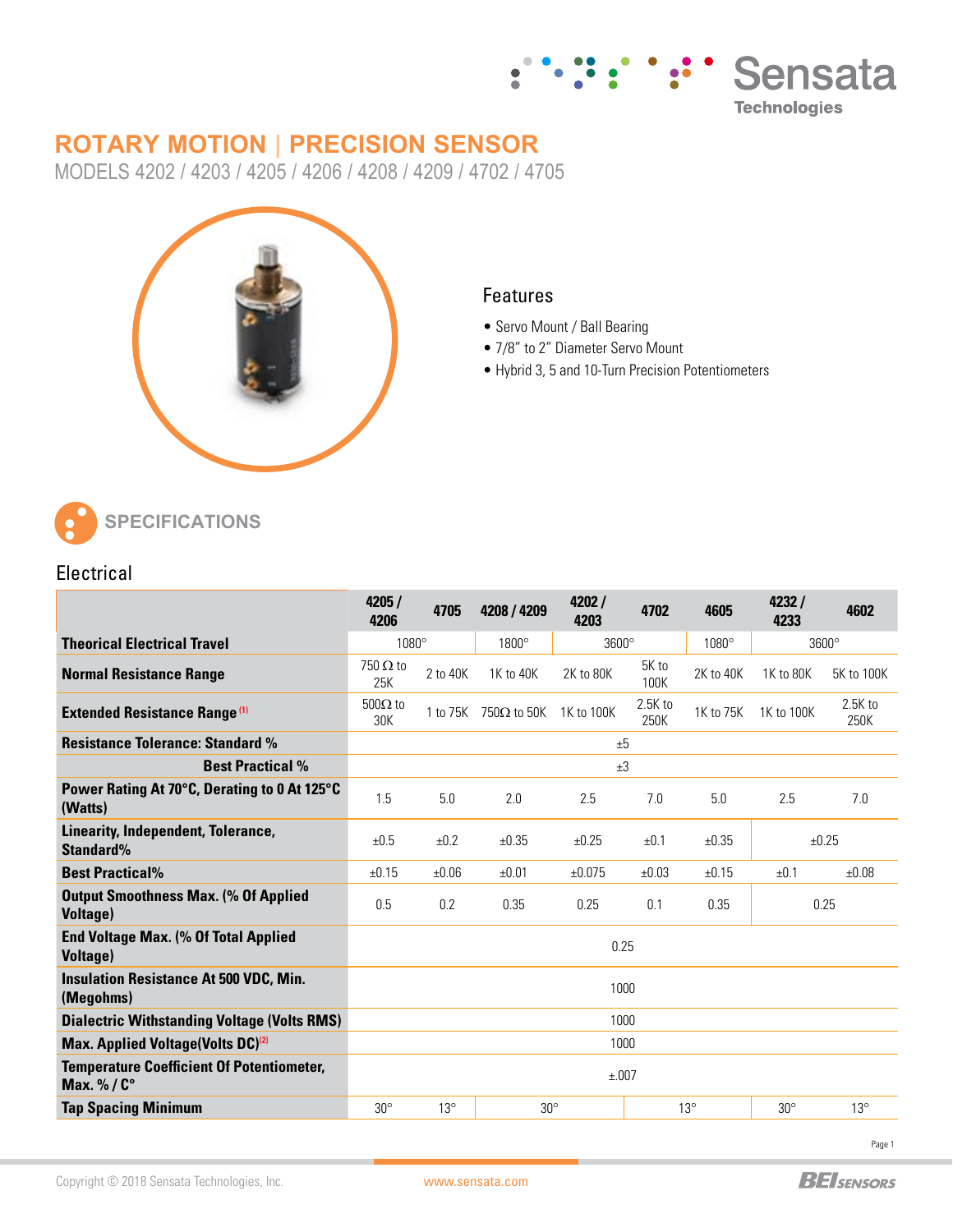## Mechanical

|                                                       | 4205/<br>4206                           | 4705            | 4208 /<br>4209  | 4202/<br>4203                 | 4702              | 4605                                       | 4232/<br>4233                         | 4602              |
|-------------------------------------------------------|-----------------------------------------|-----------------|-----------------|-------------------------------|-------------------|--------------------------------------------|---------------------------------------|-------------------|
| <b>Total Mechanical Travel</b>                        | $1080^{\circ} + 10^{\circ} - 0^{\circ}$ |                 |                 | $3600^{\circ}+10^{\circ}$ -0° |                   | $1080^{\circ}+10^{\circ}$ -<br>$0^{\circ}$ | $3600^{\circ}+10^{\circ} - 0^{\circ}$ |                   |
| <b>Mechanical Life Shaft Revolutions</b>              | 2 million                               |                 |                 |                               |                   |                                            |                                       |                   |
| <b>Ganged Cups, Max. (Number)</b>                     | 3                                       |                 |                 | $\overline{2}$                |                   | 3                                          | $\overline{2}$                        |                   |
| <b>Taps, Max., Excluding End Terminations</b>         | 10                                      | 52              | 22              | 46                            | 135               | 52                                         | 46                                    | 135               |
| <b>Moment Of Inertia, Per Cup (gm-cm<sup>2</sup>)</b> | 0.25                                    | 7               | 0.3             | 0.4                           | 12                | 7                                          | 0.4                                   | 12                |
| <b>Weight:</b><br>Single Cup (oz.)                    | 0.9                                     | 3.3             | 1.0             | 1.3                           | 4.5               | 2.5                                        | 1.3                                   | 3.7               |
| <b>Each Additional</b>                                | 0.7                                     | 1.6             | 0.8             | 1.0                           | 2.7               | 1.6                                        | 1.0                                   | 2.5               |
| Torque, Max. Per Cup (oz. in)                         | 1.5<br>0.5                              |                 |                 | 0.5                           |                   | 1.5                                        | 0.6                                   | 1.5               |
| <b>Pilot Diameter Runout, Max.</b>                    |                                         |                 | .0015           |                               |                   | .002                                       |                                       |                   |
| <b>Lateral Runout, Max.</b>                           | .003<br>.0025<br>.003                   |                 | .0025           | .003                          | .005              | .003                                       |                                       |                   |
| <b>Shaft Runout, Max.</b>                             | .001<br>.001<br>.002                    |                 |                 |                               |                   |                                            |                                       |                   |
| <b>Shaft Radial, Max.</b>                             | .003<br>.003<br>.002                    |                 |                 | .002                          | .004              | .003                                       |                                       |                   |
| <b>Shaft End, Max.</b>                                | .005                                    |                 |                 |                               |                   |                                            | .010                                  | .005              |
| <b>Dimension For Each Additional Cup</b>              | $.823 \pm .002$                         | $.943 \pm .002$ | $.966 \pm .002$ | $1.323 \pm 0.002$             | $1.720 \pm 0.002$ | $.943 \pm 005$                             | $1.323 \pm 0.02$                      | $1.720 \pm 0.005$ |
| <b>Stop Strenght Static (oz.-in)</b>                  | 128                                     | 1000            | 128             | 128                           | 1000              | 750                                        | 100                                   | 750               |

## Environmental

**Temperature Range (°C) Standard -55** to + 125

THEORETICAL RESOLUTION- For typical coll characteristics by model number and resistance value, see Resolution Tables. ALL MODELS are manufactured to meet or exceed applicable characteristics of MIL-R-12934. For MILITARY-APPROVED (QPL) Listings.



#### **DIMENSIONS**

TOLERANCES UNLESS OTHERWISE SPECIFIED: FRACTIONAL: ±1/64" DECIMAL: ±.005" ANGULAR: ±1° Dimensions are in in[mm]